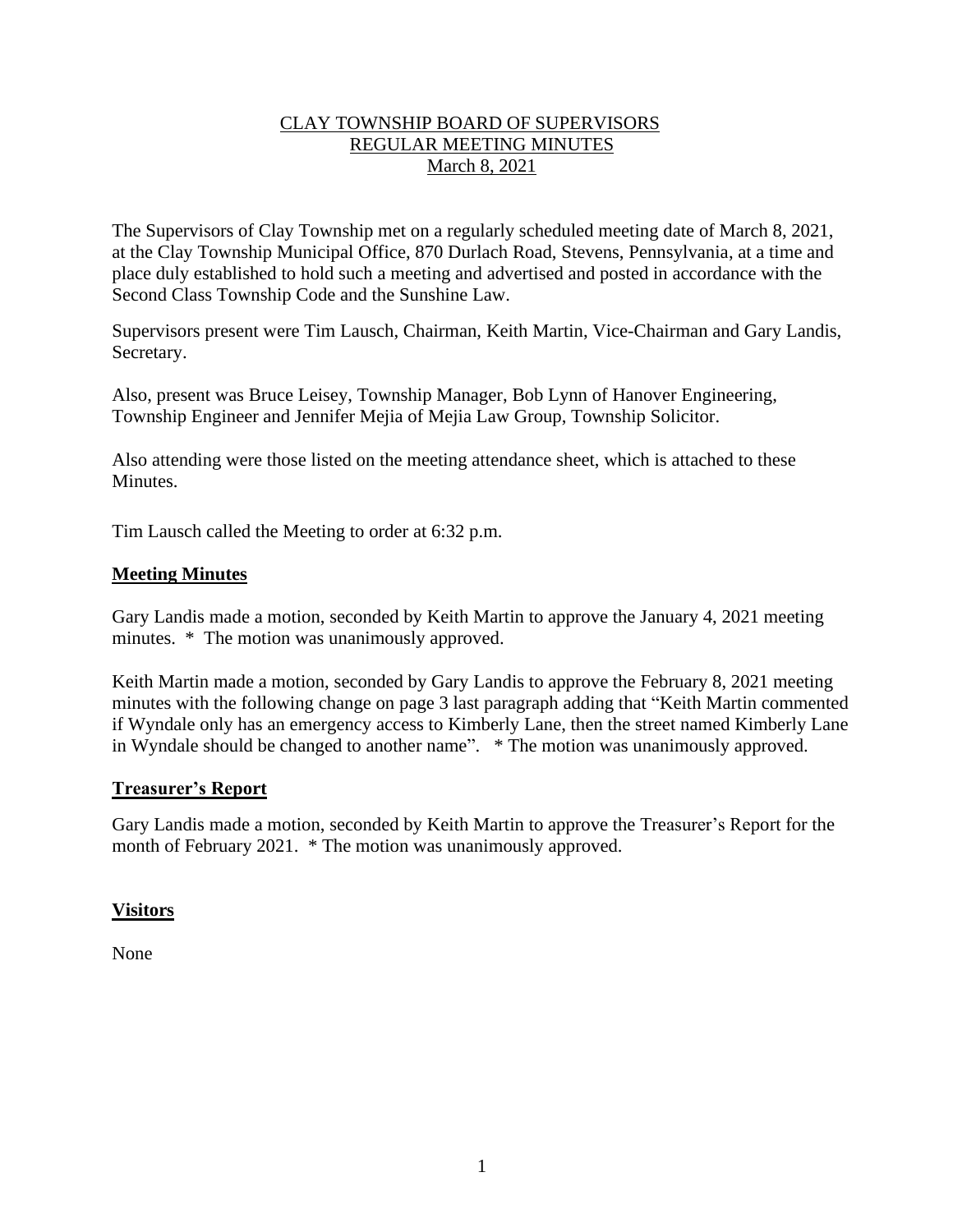## **Engineer's Report**

1. Discussion on Wildflower Commons Apartment Project

Township Staff reviewed the request by the Developer to consider the change of Lot #4 of the Two Cousins/Wildflower Commons plan from a commercial building to a four-unit residential building. Township Staff stated that there will be no changes in impervious coverage area, there will be a net reduction in AM & PM traffic volume as well as a reduction in ADT, the driveway will not change, no change in Stormwater Management or drainage area.

Keith Martin made a motion, seconded by Gary Landis to accept the requested change from a commercial to residential building as a minor change to the previously approved plan and reflect the changes on the As-Built plans when completed. \* The motion was unanimously approved.

2. Countryside Enterprises SubDivision Plan – As Built Plan

Bob Lynn reviewed the As Built plans with the Board of Supervisors.

Gary Landis made a motion, seconded by Keith Martin to approve the submitted As Built Plans as per comments in the Hanover Engineering letter dated 2/17/21. \* The motion was unanimously approved.

3. Marc Startoni – As Built Plan

Bob Lynn reviewed the As Built plans with the Board of Supervisors.

Keith Martin made a motion, seconded by Gary Landis to approve the submitted As Built Plans contingent on proof of Notice of Termination of NPDES Permit. \* The motion was unanimously approved.

4. Dennis Steffy – LOC Release Mt. Spring Road SubDivision

After discussion, this item was tabled until the next meeting.

5. Hackman Road Paving Project

After discussion, this item was tabled until Township Engineering can review project and measurements.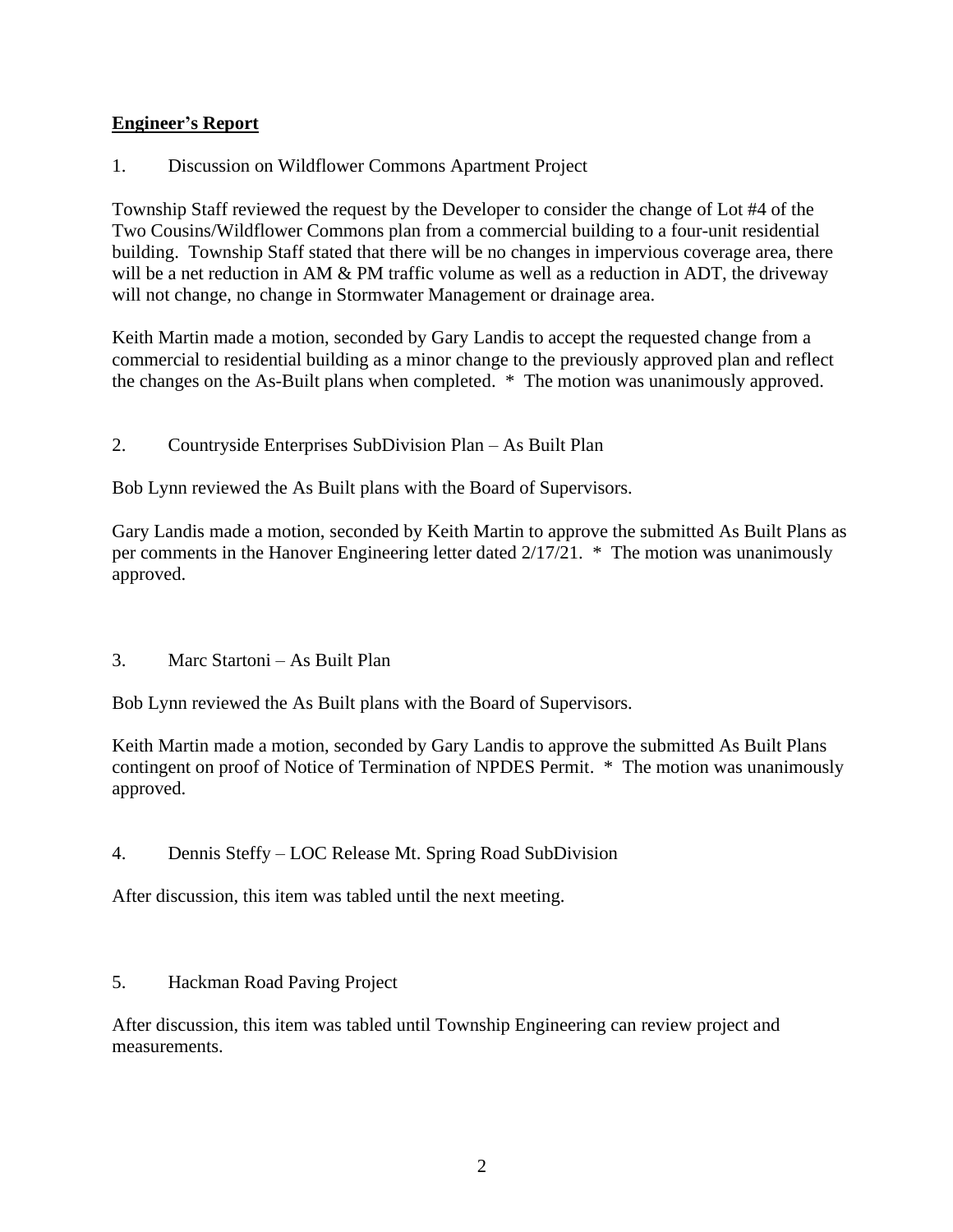6. Hydraulic Evaluation Proposal for Culvert at Hackman Road

Bruce Leisey reviewed the proposal with the Board of Supervisors.

After review and discussion, Keith Martin made a motion, seconded by Gary Landis to approve sharing 50% of the costs associated with performing the hydrologic analysis utilizing Streamstats to determine the flow rates for the two (2) through hundred (100) year storms. Cost not to exceed \$2,500. \* The motion was unanimously approved.

## **Old Business**

1. Annex Renovation Update

Township Staff reviewed bids with the Board of Supervisors. Bob Lynn stated that all lowest bids were submitted properly with all the required information. Bruce Leisey stated that the NLCRPD is scheduled to approve the proposed Building Leases at its 3/11/2021 meeting.

# **New Business**

1. Discussion on adoption of ice barrier regulations to UCC Building

Bruce Leisey reviewed the proposed regulations with the Board of Supervisors.

Gary Landis made a motion, seconded by Keith Martin to approve continuance of not requiring ice barriers be installed as per the current requirement. \* The motion was unanimously approved.

2. Update on Carpenter Road Bridge Project

Bruce Leisey informed the Board of Supervisors of Warwick Township and Ephrata Township's intent to close Carpenter Road to traffic in May 2021. The intent is to close the road before Penn Dot closes Lincoln Road at Hammer Creek in order to avoid excess traffic on the Carpenter Road bridge.

3. Approve and Execute MHP Application Renewals

After review, Keith Martin made a motion, seconded by Gary Landis to approve Mobile Home Park Permit renewals for Clay School Road Acres, Valley View, Meadow Valley Estates North, Blue Bell MH Village, YWAM Twin Pine Campus, Country Lane Village and Victoria Manor Estates. \* The motion was approved unanimously.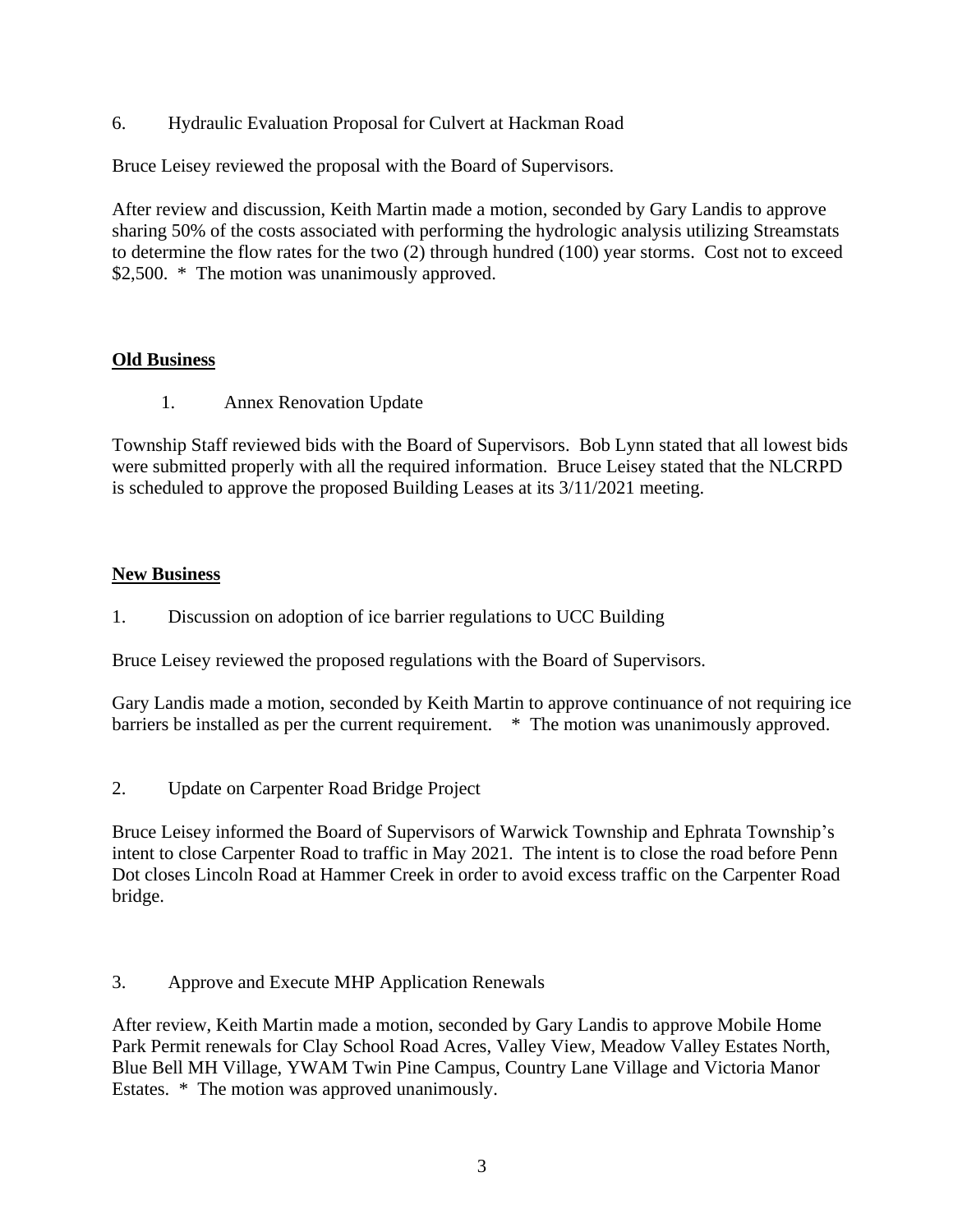4. Approve Adoption of Forestry Regulations Ordinance

After review and discussion, Gary Landis made a motion, seconded by Keith Martin to adopt Ordinance 030821 repealing Article V, Section 540 of the Zoning Ordinance and amending Chapter 25 of the Code of Ordinances titled trees to bring the Township's regulations related to Forestry Operations into compliance with State regulations. \* The motion was passed with Tim Lausch and Gary Landis voting yes. Keith Martin voted no; he supports ACRE regulations and the protection it provides but, does not agree with the mechanism in place to strip municipalities of regulatory power.

5. Discussion on Park Grounds Maintenance and Park Benches

Bruce Leisey reviewed the proposals with the Board of Supervisors.

Gary Landis made a motion, seconded by Keith Martin to approve purchase of five (5) 6' Malibu plastic park benches from Belson Outdoors, Naperville IL as a cost of \$2,549.51 to be installed at Snyder Park. \* The motion was approved unanimously.

Gary Landis made a motion, seconded by Keith Martin approve proposal from Inch's Natural Lawn Care, York PA to apply crabgrass control to 23 acres at Township Parks and Municipal Campus at a cost of \$2,835.00. \* The motion was approved unanimously.

6. Joseph Glick, Fairview Road Kennel

Bruce Leisey informed the Board of Supervisors that Mr. Glick submitted a building permit application to construct a kennel building which he has received zoning approval for.

There was discussion if this building would require land development planning.

This item was tabled at this time for Township Staff to review further.

#### **Executive Session**

Keith Martin made a motion, seconded by Gary Landis to enter into Executive Session at 9:00 PM to discuss personnel issues, potential litigation and NLCRPD leases. \* The motion was approved unanimously.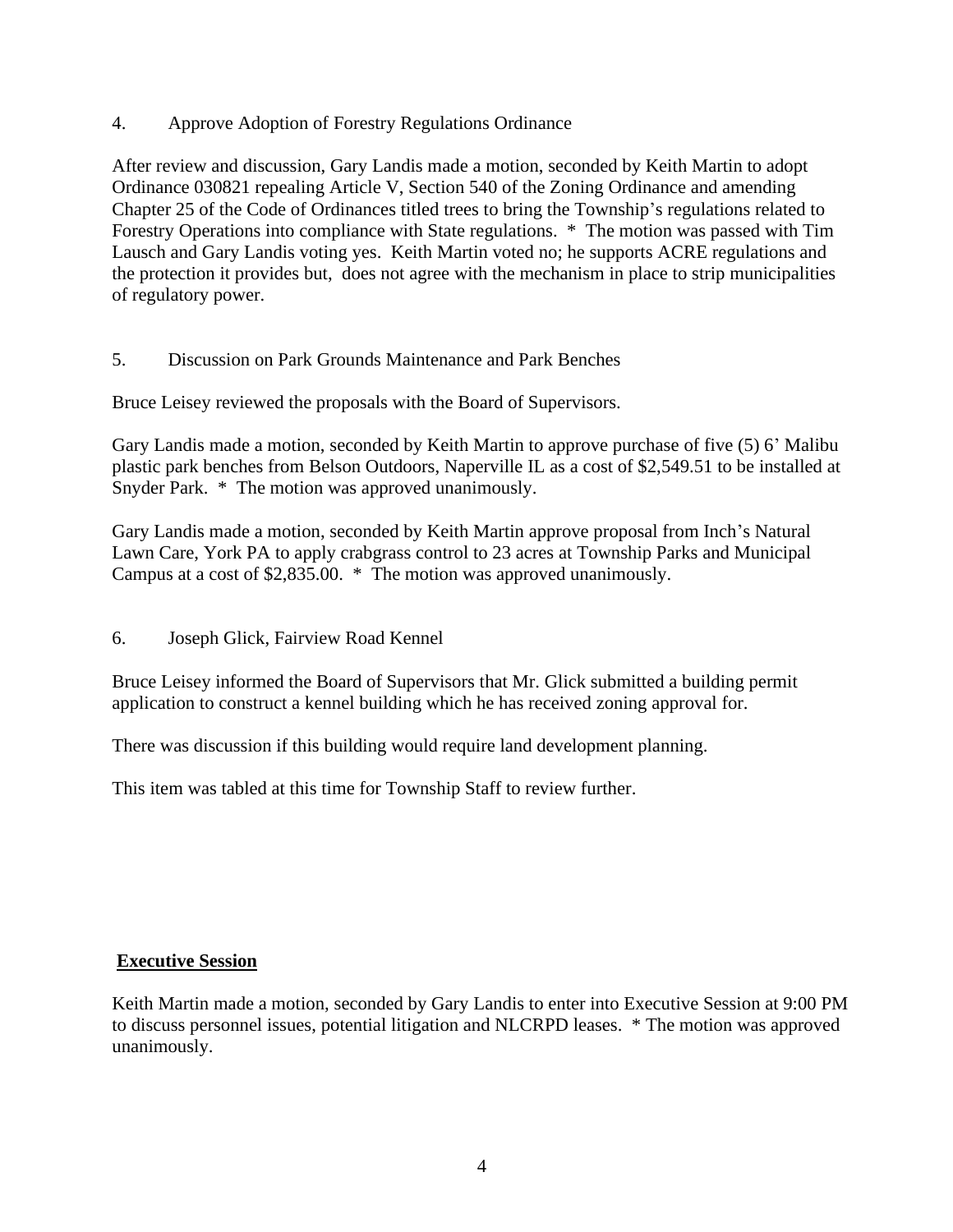Gary Landis made a motion, seconded by Keith Martin to exit Executive Session at 9:30 PM. \* The motion was approved unanimously.

Gary Landis made a motion, seconded by Keith Martin to accept Earl Stauffer, Road Master resignation/retirement from that position effective 3/31/21. Earl has expressed interest in being employed as the PT Seasonal Lawn Maintenance employee, which is open due to the resignation of Dennis Kissinger in October 2020. It is anticipated that Earl will be hired for this position after his retirement from full time work. \* The motion was unanimously approved.

Gary Landis made a motion, seconded by Keith Martin to approve advertising of a Special Meeting on Monday, March 15, 2021 to review and consider awarding bids for the Police Annex remodel project and to accept and execute updated Lease Agreements with NLCRPD. \* The motion was unanimously approved.

## **Bills to be Paid**

#### General Fund

Keith Martin made a motion, seconded by Gary Landis, to approve the General Fund bills totaling \$31,564.73 for the month of February.  $*$  The motion was approved unanimously.

#### Rec Fund

Keith Martin made a motion, seconded by Gary Landis, to approve the Recreation Fund bills totaling \$42.10 for the month of February. \* The motion was approved unanimously.

#### Sewer Fund

Keith Martin made a motion, seconded by Gary Landis, to approve the Sewer Fund bills totaling \$5,778.70 for the month of February. \* The motion was approved unanimously.

\*\* Keith Martin left the meeting at 9:34 PM. \*\*

#### **Reports for the Month**

- 1. Chief of Police / Police Department
- 2. Fire Companies / Ambulance
- 3. Planning Commission Minutes
- 4. Solicitor's Report